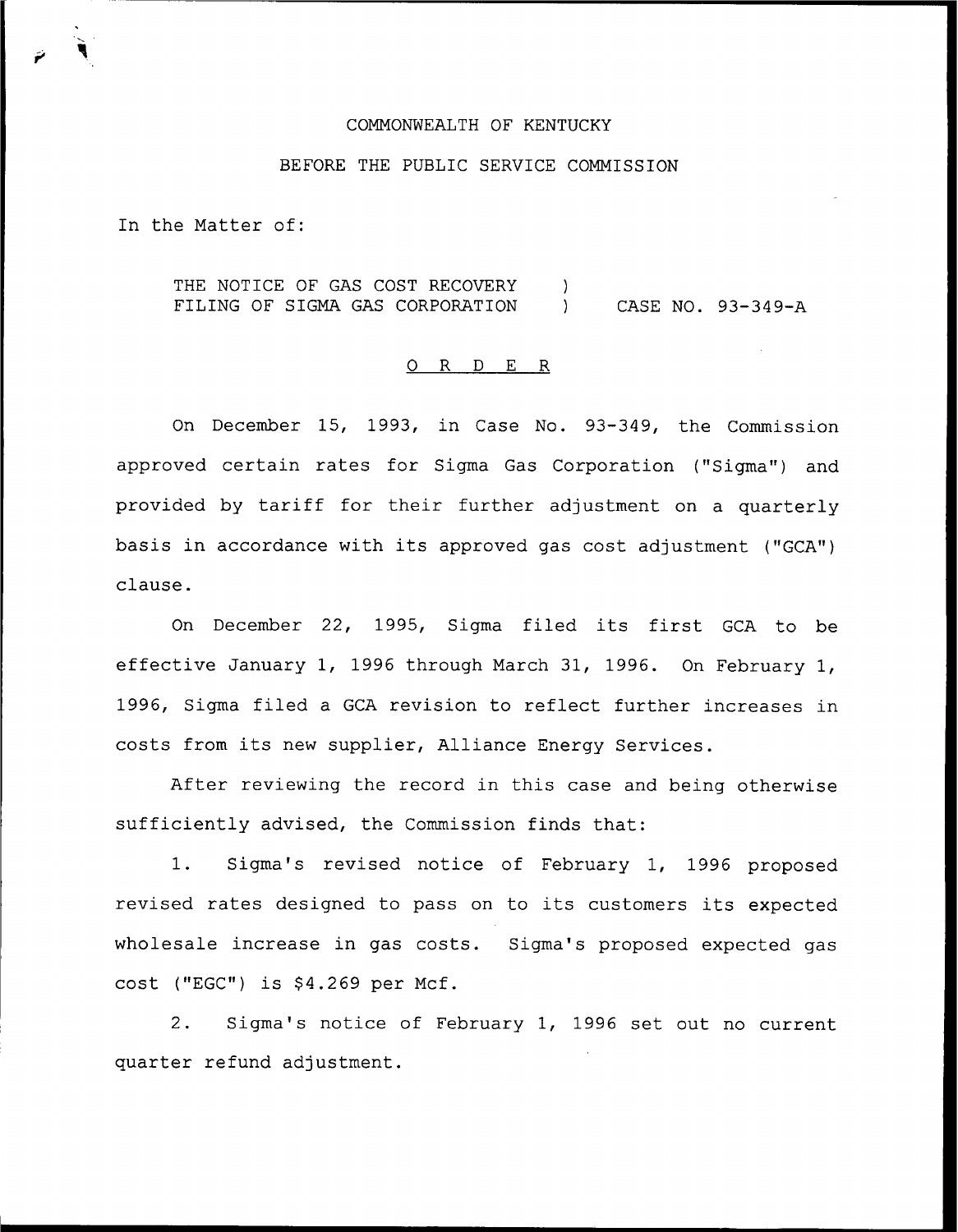3. Sigma's notice of February 1, 1996 set out no current quarter actual adjustment. This adjustment will be unavailable to Sigma until it files for rates effective July 1, 1996.

4. Sigma's gas cost recovery rate ("GCR") is \$4.269 per Mcf, \$1.1690 per Mcf more than the previously authorized rate.

5. Sigma's adjustment in rates contained in the Appendix to this Order is fair, just, and reasonable, in the public interest, and should be approved effective with bills rendered on and after the date of this Order.

6. The base rate for all over the first Mcf was misstated in Sigma's calculation of total rates. The base rate should be \$2.97 per Mcf instead of \$3.10 per Mcf.

IT IS THEREFORE ORDERED that:

1. The rate proposed by Sigma for all over the first Mcf is hereby denied.

2. The rates in the Appendix, attached hereto and incorporated herein, are fair, just, and reasonable, and are authorized to be effective with bills rendered on and after the date of this Order.

3. Within 30 days of the date of this Order, Sigma shall file with this Commission its revised tariffs setting out the rates approved herein.

 $-2-$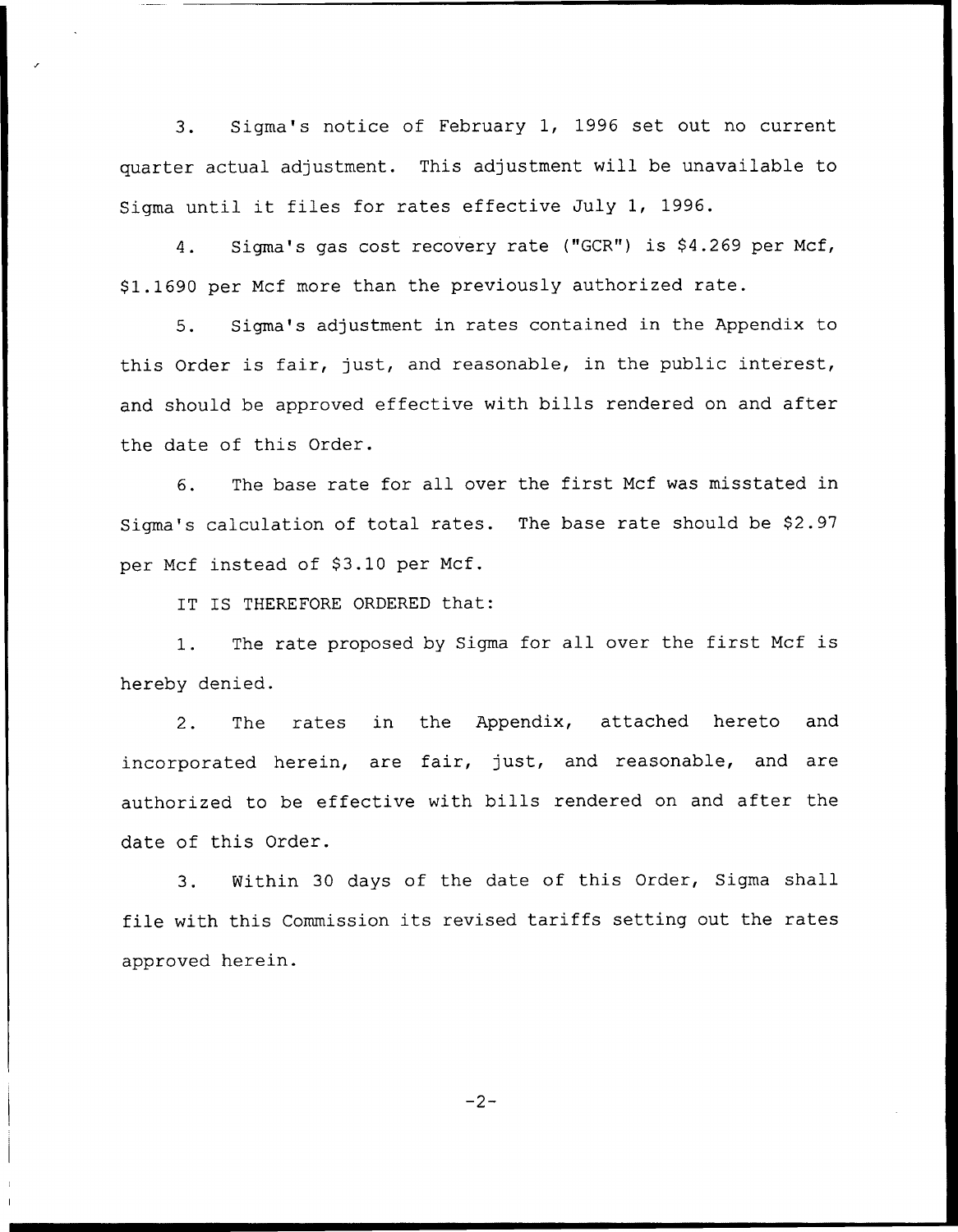Done at Frankfort, Kentucky, this 12th day of March, 1996.

PUBLIC SERVICE COMNISSIGN

Cha<mark>ír</mark>ma

Vice Chairma

Commissionei

ATTEST:

Executive Director